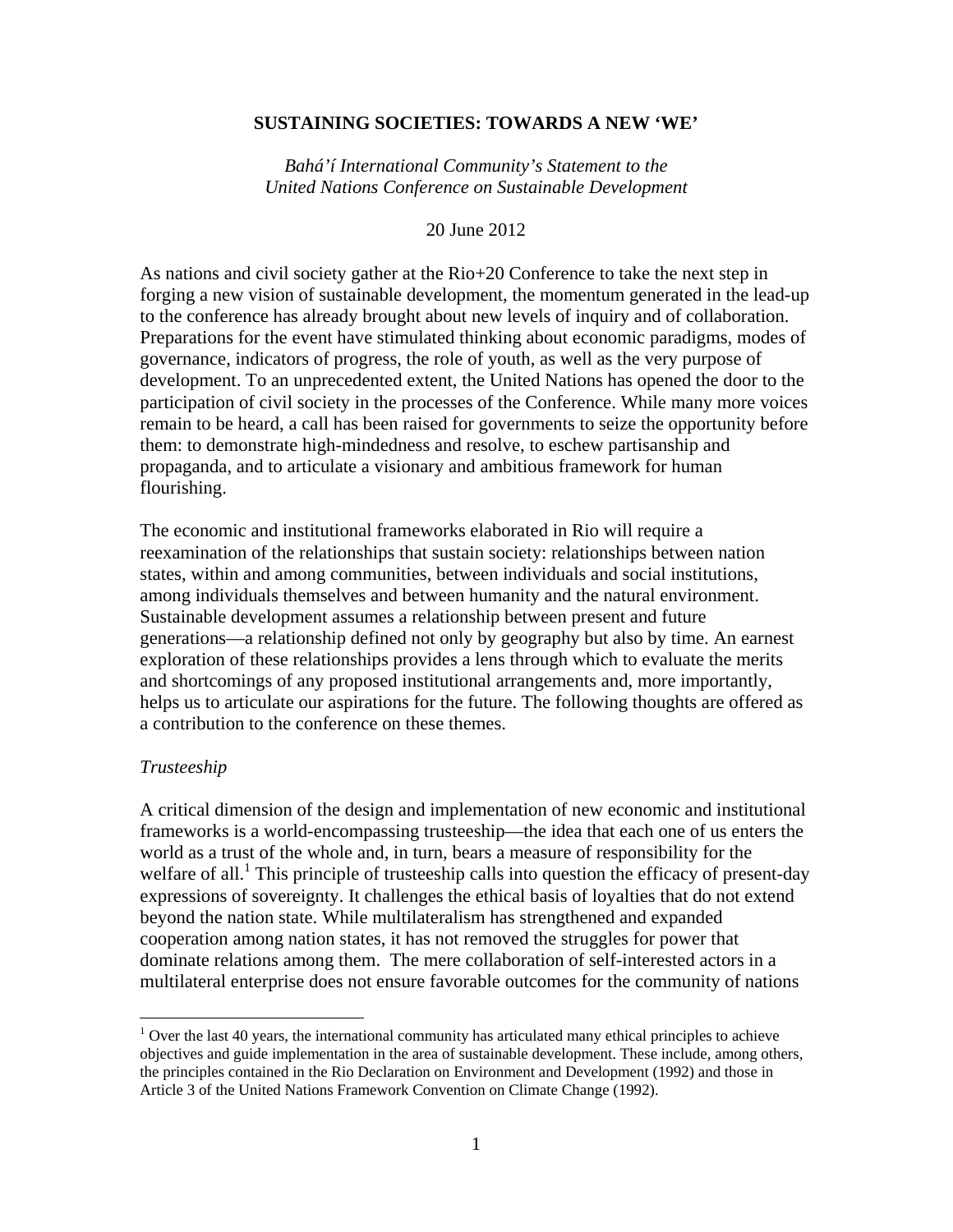as a whole. As long as one group of nations perceives its interests in opposition to another, progress will be limited and short-lived.

Trusteeship is a concept equally applicable to many other areas of concern to humanity. Human rights, for example, achieve their highest expression when understood in the context of trusteeship: they come to provide a framework for human relations through which all people have the opportunity to realize their full potential, and all are concerned with ensuring the same for others. The shift to sustainable modes of production and consumption is a further expression of this principle: put simply, to consume more than one's fair share is to deplete the resources needed by others.

The principle of trusteeship implies the need for an intergenerational perspective in which the well-being of future generations is taken into account at all levels of decision-making. Proposals such as the creation of Ombudspersons or High Commissioners for Future Generations provide examples of efforts to translate this principle into action. Such institutions would be tasked with considering both the long-term interests of young people and generations to come as well as short-term economic and political interests and imperatives.

## *Elimination of the Extremes of Wealth and Poverty*

Today, over 80% of the world's people live in countries where income differentials are widening. While poverty eradication measures have improved living standards in some parts of the world, inequality remains widespread. Numerous and wide-ranging deficits in human well-being are endemic in both poor and rich countries alike. Consider that nearly 800 million adults cannot read or write, two and half billion people lack basic sanitation, nearly half of the world's children live in poverty, and nearly one billion people do not have enough to eat. At the other extreme, a mere thousand or so individuals seem to control nearly six percent of the Gross World Product. These are symptomatic of structural flaws in the economic system and its institutions, and need to be corrected.

A careful examination of how extreme concentrations of wealth distort relationships within and among nations is timely. Such extremes undermine economic vitality, cripple participation in decision-making and political processes, obstruct the flow of knowledge and information, isolate people and communities, and distort the perception of human capacity. Wealth needs to be acquired and expended by nations in a way that enables all the people of the world to prosper. Structures and systems that permit a few to have inordinate riches while the masses remain impoverished must be replaced by arrangements that foster the generation of wealth in a way that promotes justice. Creating sustainable patterns of economic activity that extend from the local to the global level—covering urban and rural areas—will require a fundamental reorientation of both the principles and institutional arrangements related to production and consumption. Initiatives that encourage the creation and distribution of wealth in rural regions and policies that prevent the forces of economic globalization from marginalizing grassroots initiatives deserve particular attention. Promising approaches include strengthening local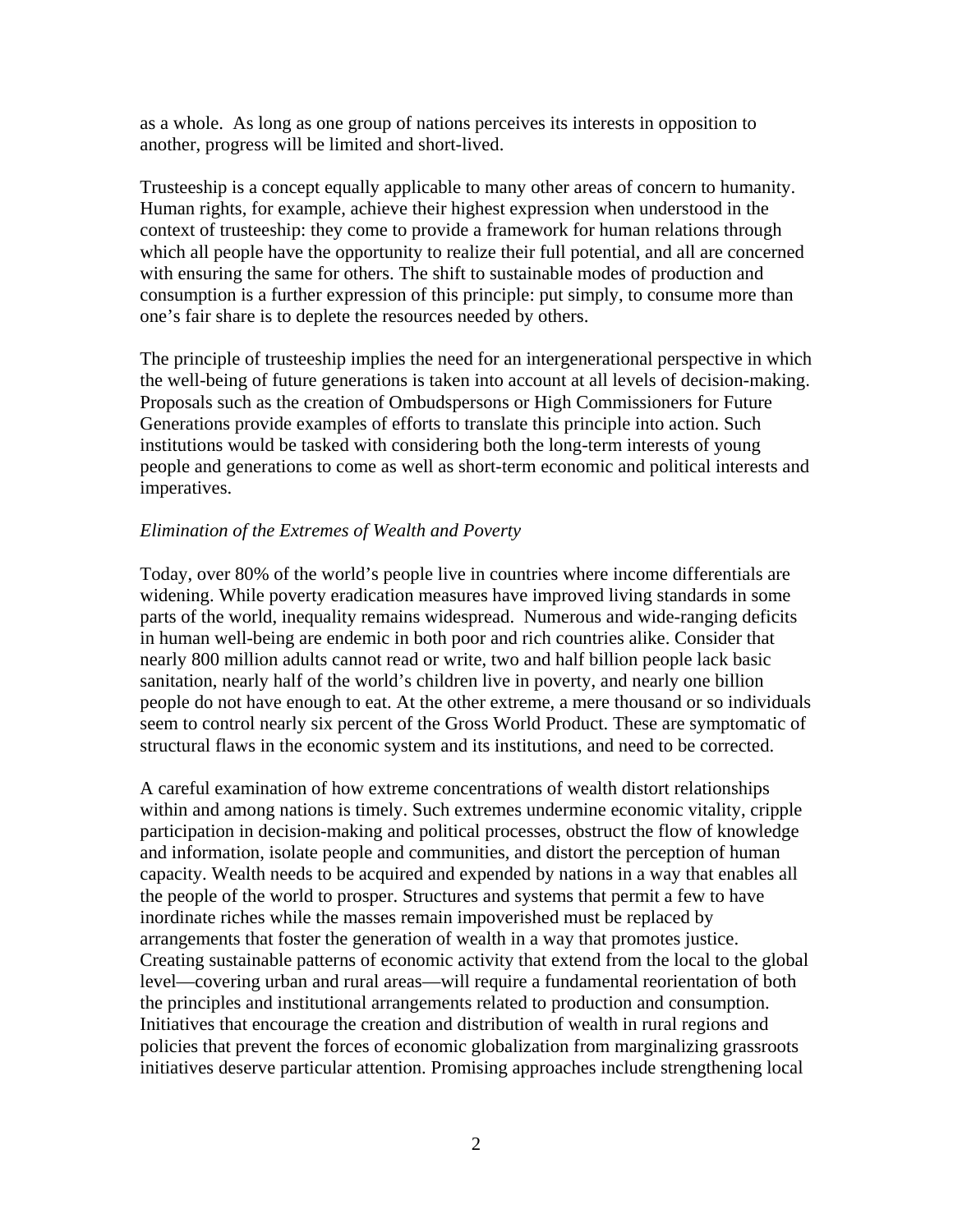capacity for technological innovation and fostering respect for the knowledge possessed by a community or culture.

The progress and well-being of all humanity requires the development and implementation of economic models, which reflect the central role that relationships play in human life. Resources must be directed away from those activities and programs that are damaging to both the social and natural environment and efforts bent towards the creation of systems that foster cooperation and mutualism.

There is much more to be learned about both extremes of the poverty-wealth spectrum. The voices and lived experiences of the people—including the poorest—must be heard. Beyond economic variables, for example, a much fuller appreciation must be gained of the social and spiritual resources upon which the masses draw in living their lives. Our understanding of extreme wealth is also incomplete. Given the increasingly global nature of wealth and its extremes, much of this wealth escapes national oversight and management, and is not reflected in government statistics. What are the structures that permit the ongoing existence of extreme wealth? How is it perpetuated by economic and political systems? What kinds of identities and qualities are fostered by its continuing presence?A deeper, more widely held understanding of the implications of the global movements and uses of wealth is needed if the actions of governments and the international community are to advance in an informed and constructive manner.

## *Consultation*

The issues associated with promoting a vision for sustainable development are highly complex. As such, it seems most unlikely that they can be solved by the imposition of simplistic theories and reductive formulae. What is needed is an effective process for exploring issues and making decisions that promotes genuine participation, facilitates collective action, and is responsive to the complexity inherent in efforts to forge sustainable systems and structures. In this connection, we offer a model of 'consultation'—a principle–based approach to collective decision-making practiced by Bahá'í communities around the world.

Of course, the following points are not made in the belief that a simple change to the modes of collective decision-making will, by itself, eradicate poverty and foster sustainability. It is becoming increasingly clear, however, that current decision-making structures which exclude the masses of the world's people, which perpetuate conflict, which place too much emphasis on the concerns of a powerful few, and which are often subservient to struggles for political ascendency, have proved inadequate for the task of building a better world in which all are able to prosper.

Participation. A Bahá'í approach to development is based on a conviction that all people not only have the right to benefit from a materially and spiritually prosperous society but also have an obligation to participate in its construction. If consultation is to be effective, it must promote the participation of the people in determining the direction of their communities—whether in analyzing specific problems, attaining